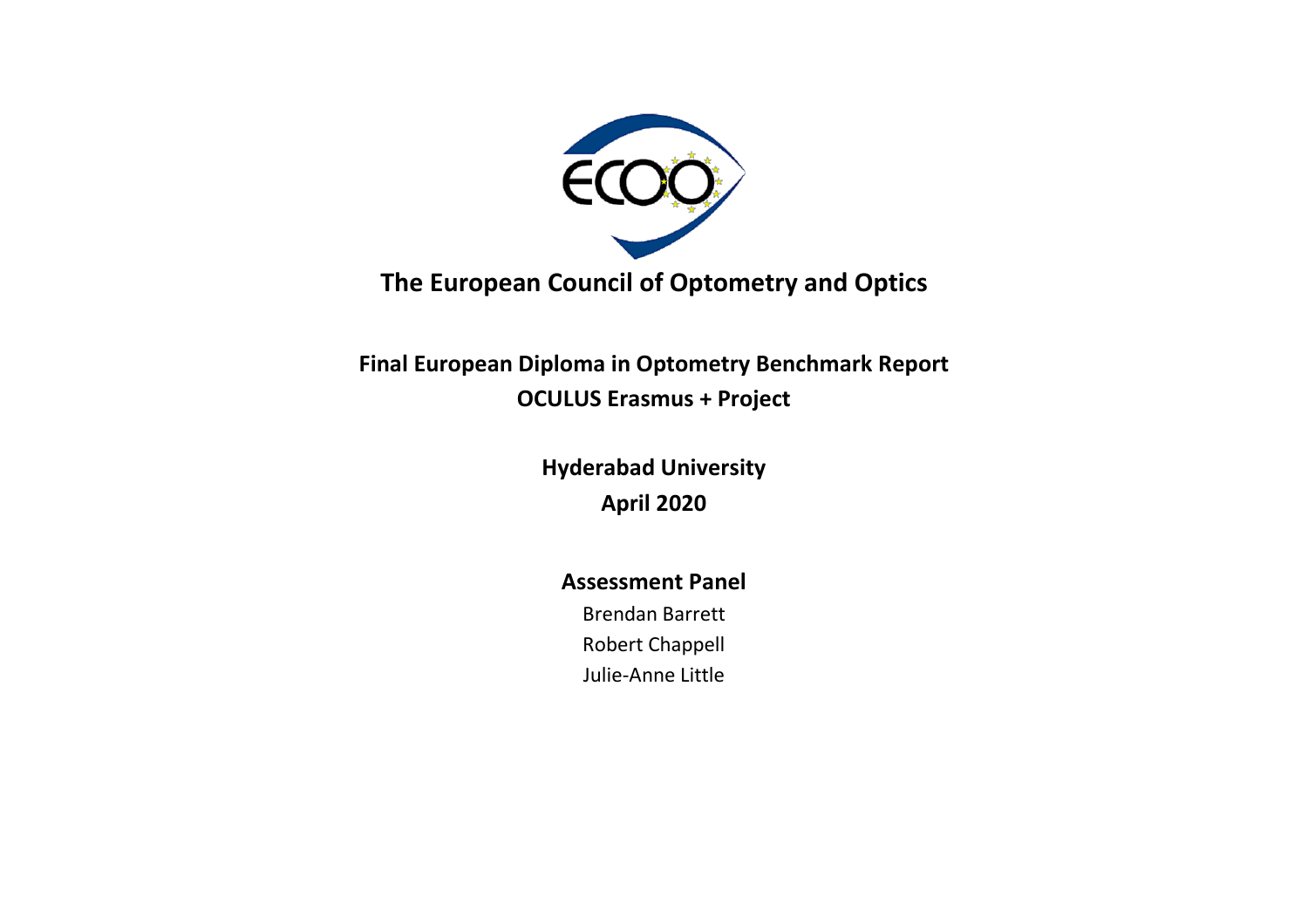## **Hyderabad University**

# **ECOO 2nd Benchmarking activity for OCULUS project.**

# **2nd April 2020**

The OCULUS Project (**O**ptometry **CU**rriculum for **L**ifelong learning through Erasm**US**), led by a consortium of educators from optometry schools in Europe, aims to improve and reform existing curricula of optometric education in India and Israel to raise it to a high-standard level using the European Diploma in Optometry as a benchmark.

The Board of Management of the European Diploma were asked to conduct a benchmarking procedure for the OCULUS project, both at the outset of the project, and at the end of the project when knowledge had been exchanged and initiatives implemented to enhance the optometry curriculum in the partner organisations of this project.

The first benchmarking procedure consisted of completion of a self-assessment document and a visit to each institution in 2017 to conduct an in-depth examination of the programmes.

The second benchmarking procedure is a desk-based assessment, chiefly investigating the knowledge/clinical gaps identified from the initial assessment.

Consequently, this report is using the evidence presented in written format from each institution to fulfil the OCULUS project objectives. However, we also recognise that some institutions may be interested in going through the full accreditation process for the European Diploma in Optometry (EDO), and such a process would require a site visit to provide more detailed evidence required for full accreditation.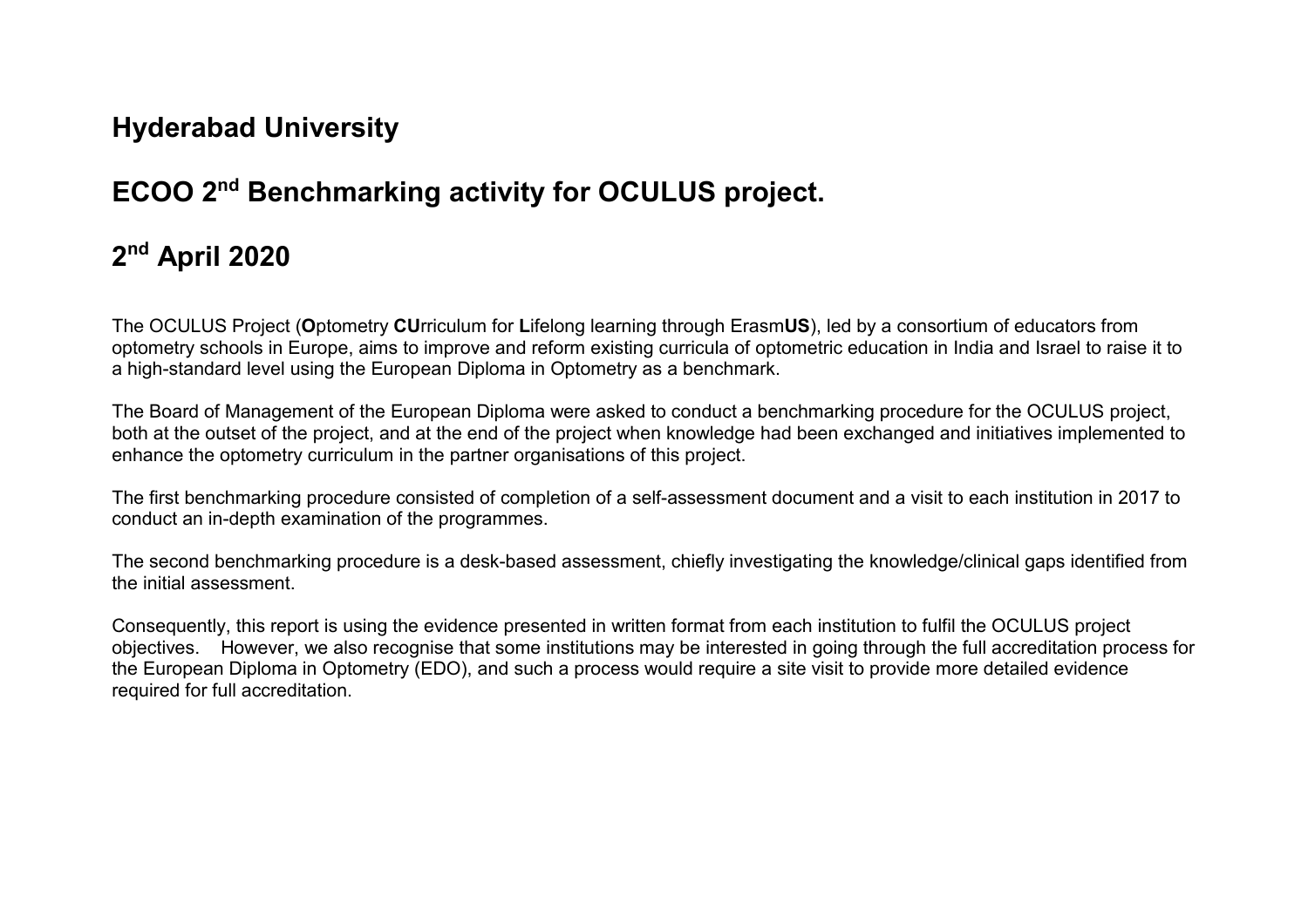#### **Key changes identified:**

Noted that changed course structure from a 5 years integrated Masters of Optometry and Vision Science to 6 years Integrated Master of Optometry. We assume that the first two years are not specific to Optometry, and the latter 4 year constitute the optometry-specific learning? A number of new courses are reported to have been added:

Second year: Ocular Biochemistry (2 credits) Third year: Indian Medicine and Telemedicine (2 credits) Fourth year: Introduction to Quality & Patient safety (2 credits) Fourth year: Medical Psychology (2 credits)

*NB 2 credits in Hyderabad University equate to 3 ECTs*

Logbooks: A Portfolio of Clinical Experience, based on the format of the EDO has been adopted for the internship year. It is required that portfolio is completed with 40 in-depth patient experiences documented, as part of a log of at least 300 patients seen.

Equipment: we note that a slit lamp, visual field perimeter and fundus camera have been purchased through the OCULUS project, and that further University investment has purchased a corneal topographer, autorefractor, portable Slit lamp and computer vision therapy system.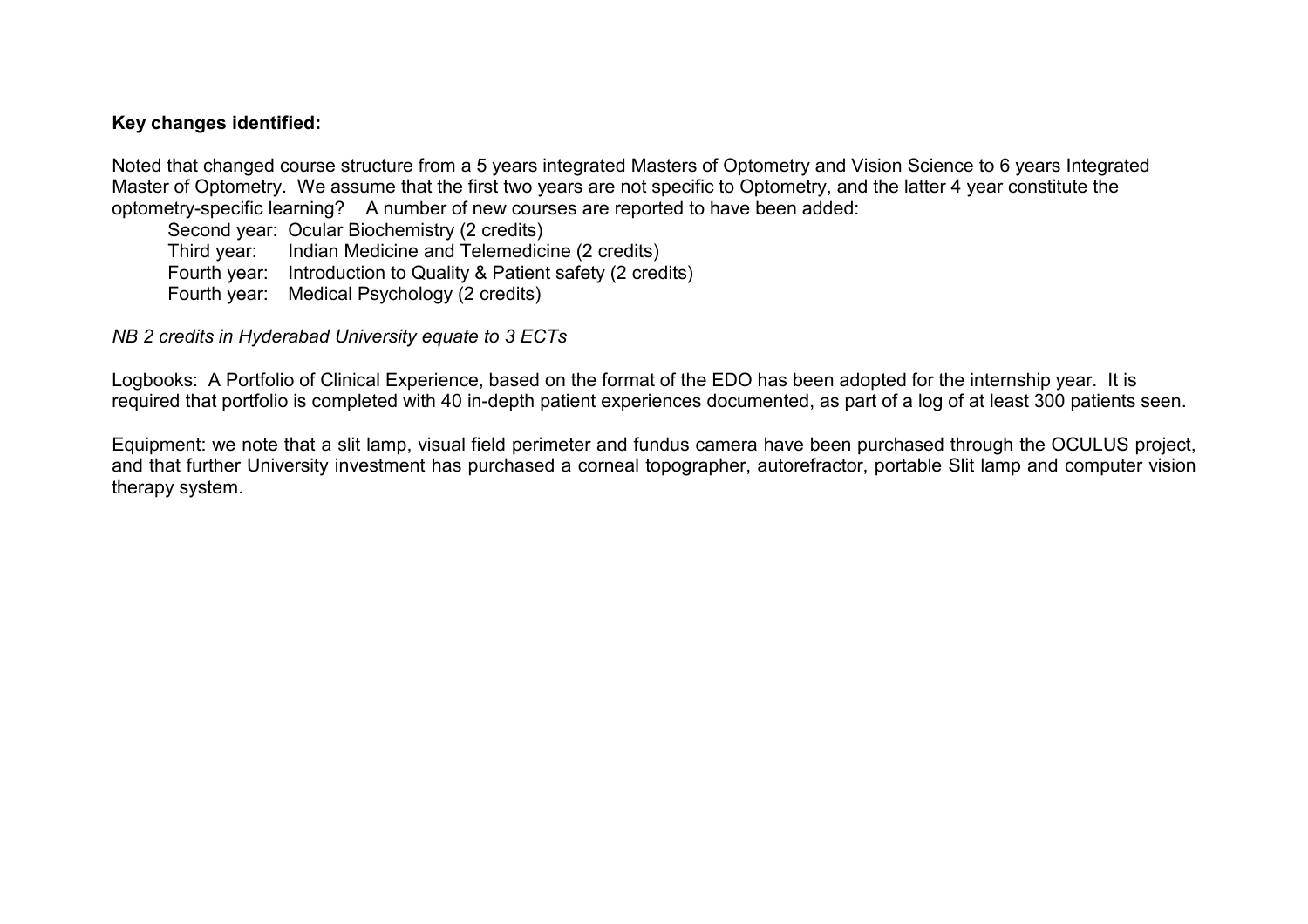#### **Outstanding Questions/Issues:**

- Staffing. Many of the sections in the OSAT tool do not contain the name of responsible lecturer. Also, it would have been helpful to understand the course team for the optometry programme, especially as the first Benchmarking exercise noted that there was only 1 full-time member of staff.
- In the narrative comparing the first and second benchmarks there are statements that 'we have developed rubrics for assessment'. This has resulted in an amber 'some weaknesses' rating. Attachment of the assessment details could well have upgraded this to green 'satisfactory'.
- What developments have there been to internships and the monitoring of student experience during internships. One of the previous issues was that many of the internships were undertaken in a hospital setting, and while exposure to clinical cases was good, there was limited opportunity for the students being able to conduct full eye examinations. It is not clear whether there have been any changes to this.
- We appreciate the Portfolio of Cilnical experience has been implemented, but there is no information about how this is assessed.
- Module/course summaries do not have any details about how the course is assessed. This would have been a helpful addition to help understand how the learning objectives of the module are met.
- It would have been helpful to have an overall map of the courses/modules within the programme.
- Several of the modules/courses codes in the action report did not tally with what had been indicated in the OSAT PDF.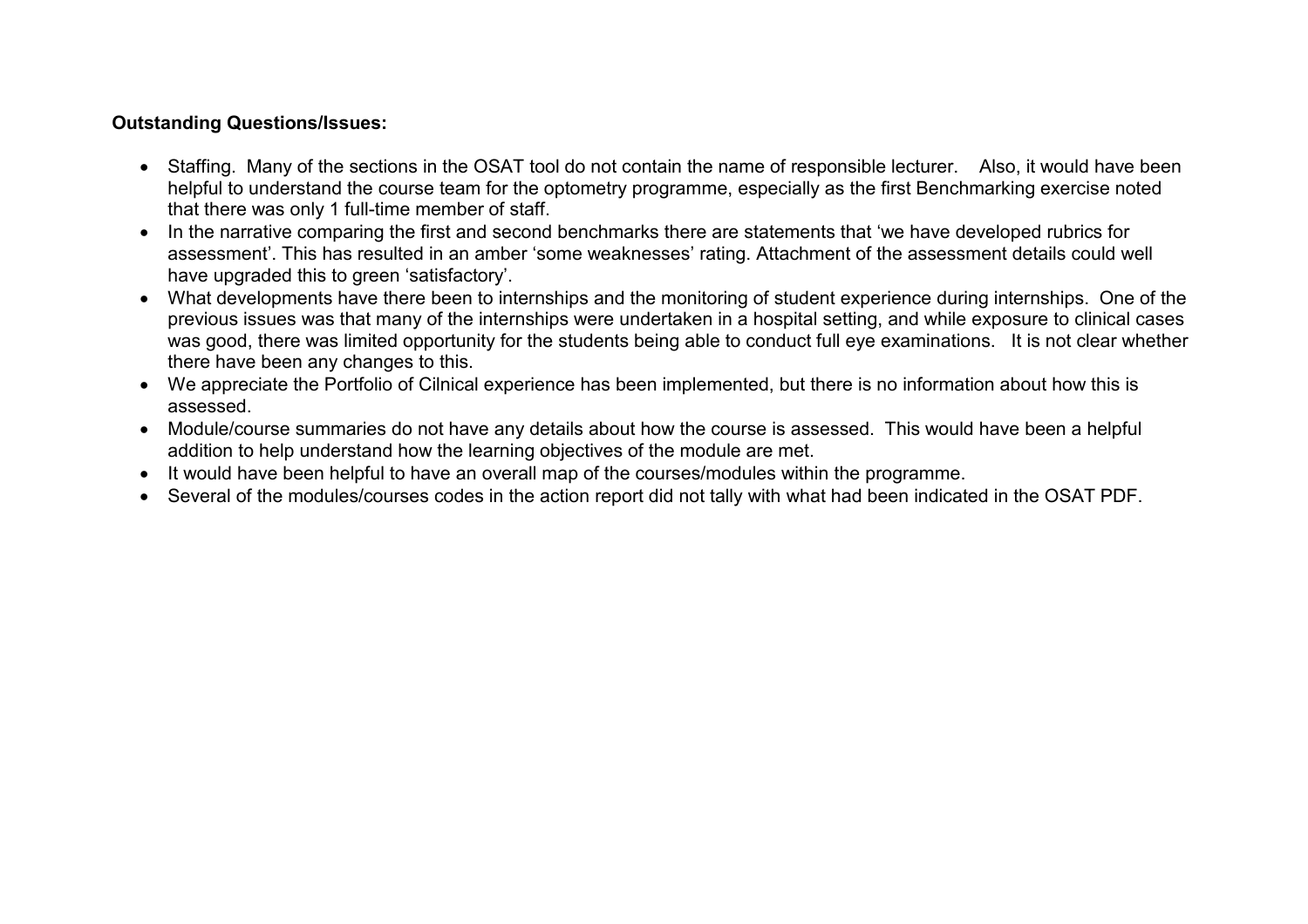2<sup>nd</sup> Benchmarking Opinion (2020) against the Knowledge Base and Competencies of the European Diploma in Optometry for Hyderabad University

This opinion is based on the Panel's analysis of the documents supplied

| <b>Knowledge Base</b>                  | Knowledge base<br>for European Diploma competencies        |
|----------------------------------------|------------------------------------------------------------|
| <b>Clinical/Practical competencies</b> | <b>Clinical/practical</b><br>European Diploma competencies |
|                                        | Benchmarking Opinion Satisfactory                          |
|                                        | Benchmarking Opinion Some weaknesses                       |
|                                        | Benchmarking Opinion Inadequate                            |

### Colour Coding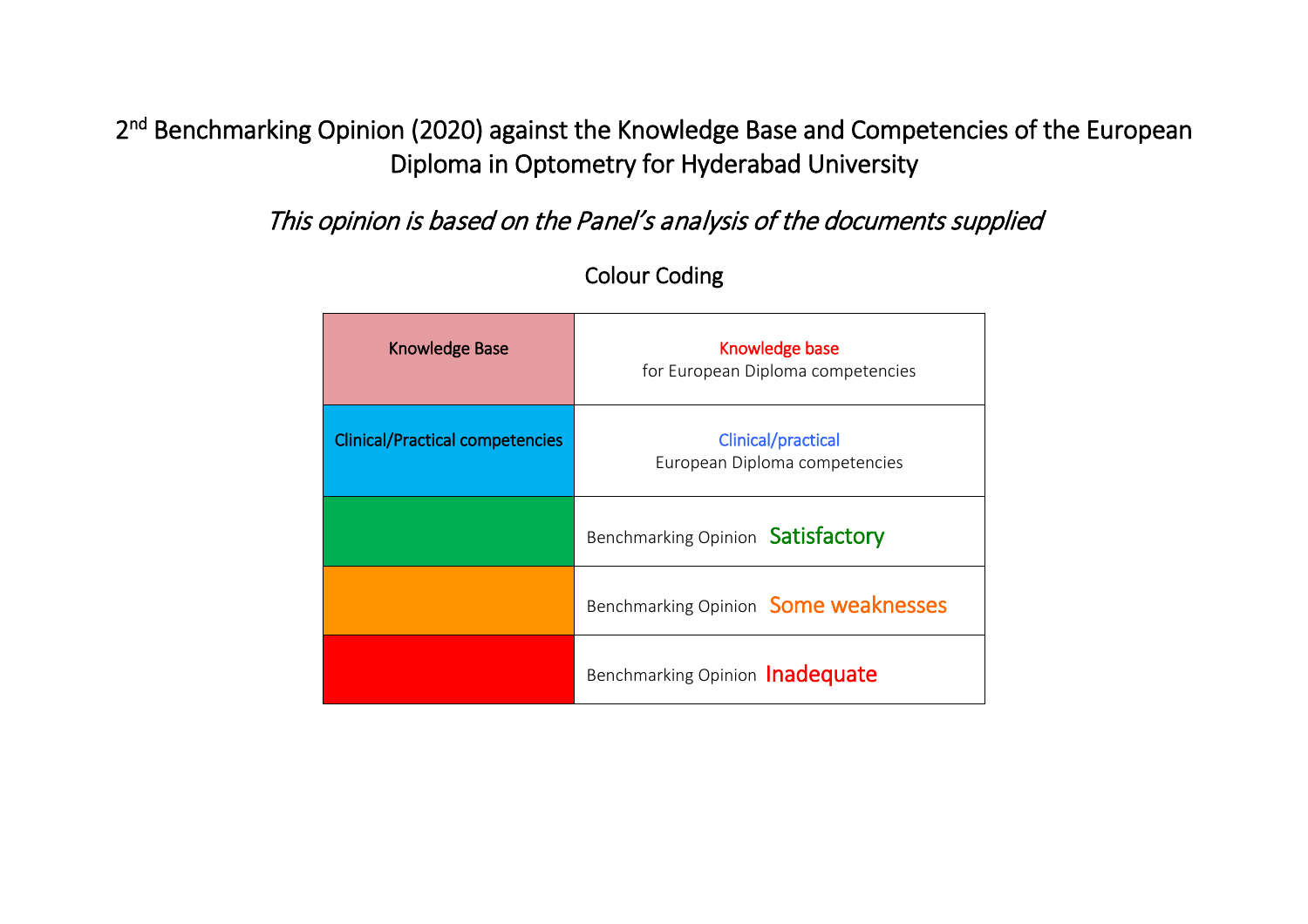# PART A: Optical Technology

| European<br>Diploma<br>Examination<br><b>Sections</b> | Self-Assessment Document<br><b>Competency Areas</b> | Provisional<br>Opinion |                                                                                                                                                                                                                                                                                                                                                                                                                                                |
|-------------------------------------------------------|-----------------------------------------------------|------------------------|------------------------------------------------------------------------------------------------------------------------------------------------------------------------------------------------------------------------------------------------------------------------------------------------------------------------------------------------------------------------------------------------------------------------------------------------|
| Part A                                                | <b>Subject 1: Geometrical Optics</b>                |                        |                                                                                                                                                                                                                                                                                                                                                                                                                                                |
| Optics<br>Optical                                     | <b>Subject 2: Physical Optics</b>                   |                        |                                                                                                                                                                                                                                                                                                                                                                                                                                                |
| Technology                                            | <b>Subject 3: Visual Optics</b>                     |                        |                                                                                                                                                                                                                                                                                                                                                                                                                                                |
|                                                       | <b>Subject 5: Optical Appliances</b>                |                        |                                                                                                                                                                                                                                                                                                                                                                                                                                                |
|                                                       | <b>Subject 6: Occupational Optics</b>               |                        |                                                                                                                                                                                                                                                                                                                                                                                                                                                |
|                                                       | <b>Subject 5: Optical appliances</b>                |                        | Clinical internship - evidence of 10 dispensing episodes collected as part<br>of Portfolio of Clinical Experience                                                                                                                                                                                                                                                                                                                              |
|                                                       | <b>Subject 6: Occupational Optics</b>               |                        | Clinical internship – evidence of 10 dispensing episodes collected as part<br>of Portfolio of Clinical Experience.<br>Geometric Optics Lab 1 is listed as meeting the 6.2 LO, but there is no<br>mention of personal protective eyewear in this module. The assessment<br>reference again links to the Clinical portfolio but there is no stipulation<br>for every candidate to demonstrate their ability to dispensing protective<br>eyewear. |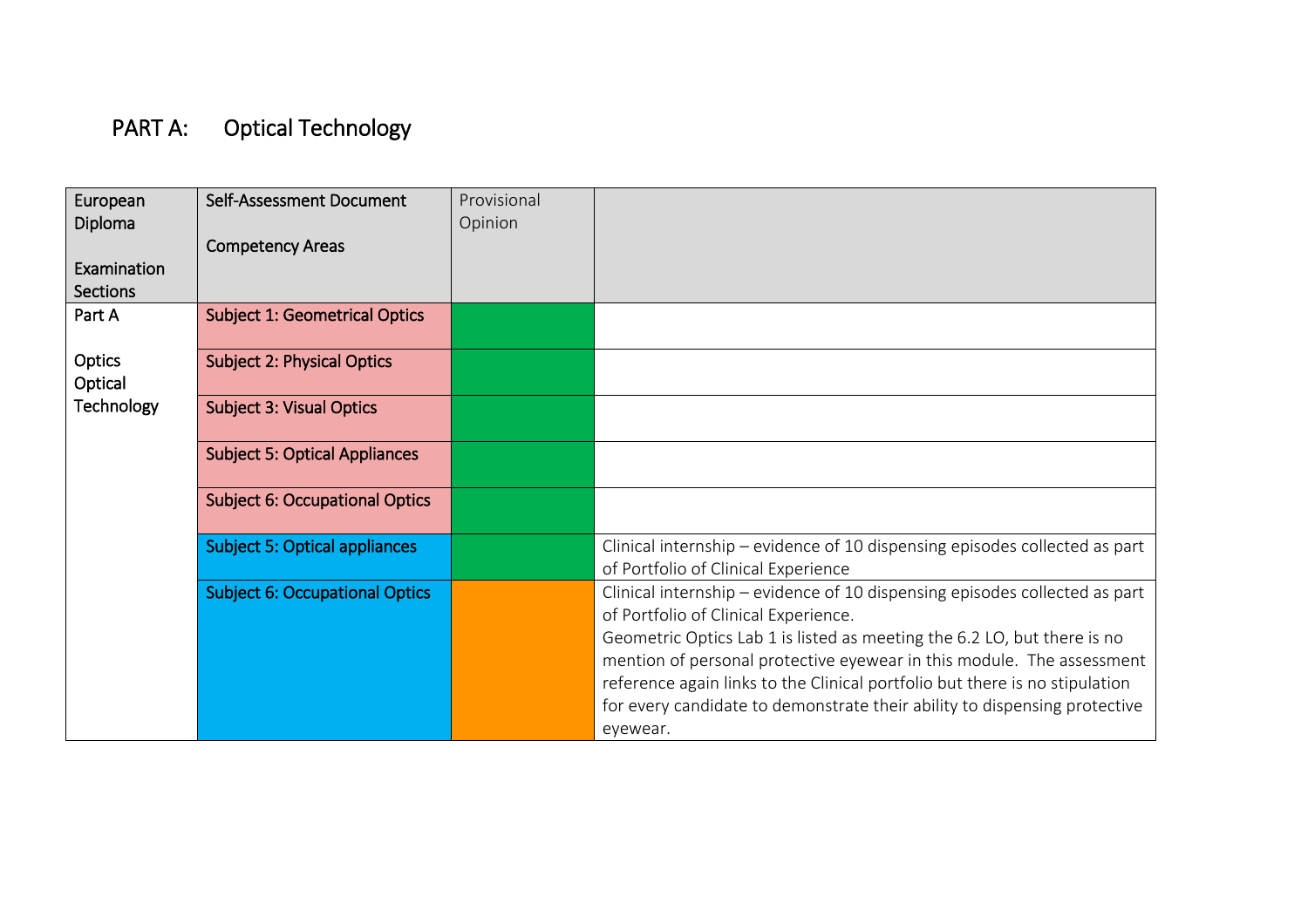### PART B: Management of Visual Problems

| European Diploma                                                             | Self-Assessment Document                                   | Provisional<br>Opinion |                                                                                                                                                                                                                                                                                                                                                                                                                                                                                        |
|------------------------------------------------------------------------------|------------------------------------------------------------|------------------------|----------------------------------------------------------------------------------------------------------------------------------------------------------------------------------------------------------------------------------------------------------------------------------------------------------------------------------------------------------------------------------------------------------------------------------------------------------------------------------------|
| <b>Examination Sections</b>                                                  | <b>Competency Areas</b>                                    |                        |                                                                                                                                                                                                                                                                                                                                                                                                                                                                                        |
| Part B<br>Refraction                                                         | <b>Subject 4: Visual Perception</b>                        |                        |                                                                                                                                                                                                                                                                                                                                                                                                                                                                                        |
| <b>Binocular Vision</b><br><b>Contact lenses</b><br><b>Visual Perception</b> | <b>Subject 7: Vision and Ageing</b>                        |                        |                                                                                                                                                                                                                                                                                                                                                                                                                                                                                        |
|                                                                              | <b>Subject 8: Refraction</b>                               |                        | The query on the previous benchmarking was that there<br>was no evidence of assessment.<br>It is noted that written examinations occur for a variety of<br>courses relevant to specific learning outcomes (Los), but<br>it would have been helpful for course summaries to<br>contain information about how they are assessed.<br>There is no mention of LO 8 cycloplegic techniques in<br>Clinical optometry 3. There is no mention of LO 11 the<br>Near add in Clinical optometry 4. |
|                                                                              | <b>Subject 9: Low Vision</b>                               |                        |                                                                                                                                                                                                                                                                                                                                                                                                                                                                                        |
|                                                                              | Subject 10: Ocular Motility and<br><b>Binocular Vision</b> |                        |                                                                                                                                                                                                                                                                                                                                                                                                                                                                                        |
|                                                                              | <b>Subject 11: Contact Lenses</b>                          |                        |                                                                                                                                                                                                                                                                                                                                                                                                                                                                                        |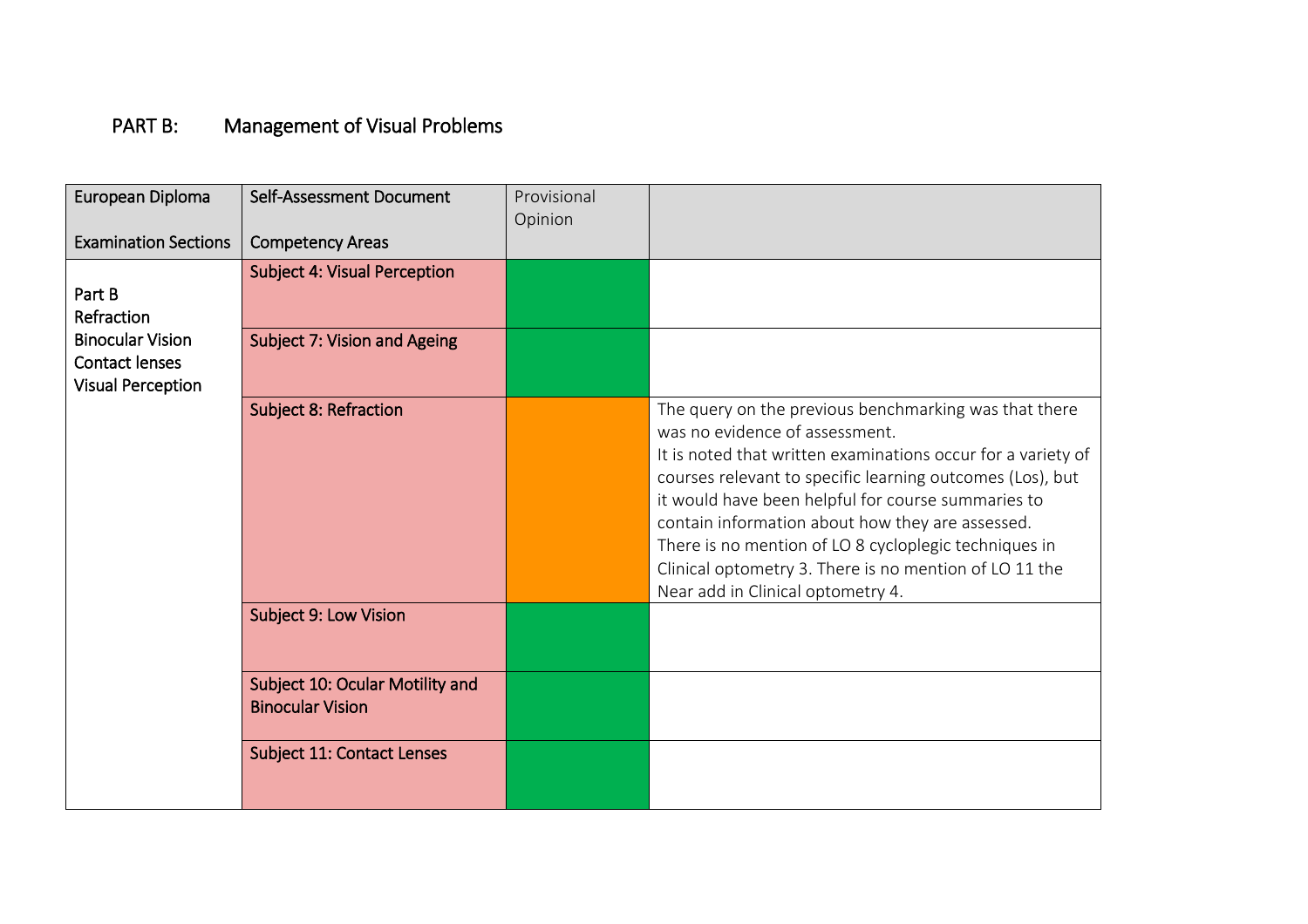| Subject 12: Investigative<br><b>Techniques</b> | The query on the previous benchmarking was that there<br>was no evidence of assessment.<br>It is noted that written examinations occur for a variety of<br>courses relevant to specific learning outcomes (Los), but<br>it would have been helpful for course summaries to<br>contain information about how they are assessed.<br>LO 6 Pachymetry (non-contact) is indicated to be covered<br>in the Clinical internship. How would this occur for all<br>students? How is it assessed in a practical exam?                                                                                                                                                                                                                                                                                                                                                                                         |
|------------------------------------------------|-----------------------------------------------------------------------------------------------------------------------------------------------------------------------------------------------------------------------------------------------------------------------------------------------------------------------------------------------------------------------------------------------------------------------------------------------------------------------------------------------------------------------------------------------------------------------------------------------------------------------------------------------------------------------------------------------------------------------------------------------------------------------------------------------------------------------------------------------------------------------------------------------------|
| <b>Subject 13: Paediatric Optometry</b>        |                                                                                                                                                                                                                                                                                                                                                                                                                                                                                                                                                                                                                                                                                                                                                                                                                                                                                                     |
| <b>Subject 14: Refractive Surgery</b>          | The courses indicated appear to meet the learning<br>outcomes for this subject so the knowledge base is<br>achieved.                                                                                                                                                                                                                                                                                                                                                                                                                                                                                                                                                                                                                                                                                                                                                                                |
| <b>Subject 8: Refraction</b>                   | Apart from LO 1, all other LOs are reported to be<br>achieved through the Clinical Portfolio. However, no<br>information is given on how this is assessed. The<br>Portfolio itself, clearly sets out what the candidate needs<br>to achieve during their internship, and appears to be a<br>comprehensive tool. But how are each student's specific<br>"ability to" conduct a range of clinical skills assessed?<br>If a supervisor at the place where the internship is<br>assessing the student, what training and guidance do they<br>have from the University course team?<br>One could argue that the focus of the Clinical Portfolio is<br>to evidence their overarching professional experience<br>integrating their skills and knowledge, and that this is not<br>the same as assessing their specific 'ability to' clinical<br>skills. In addition, how are the course team satisfied that |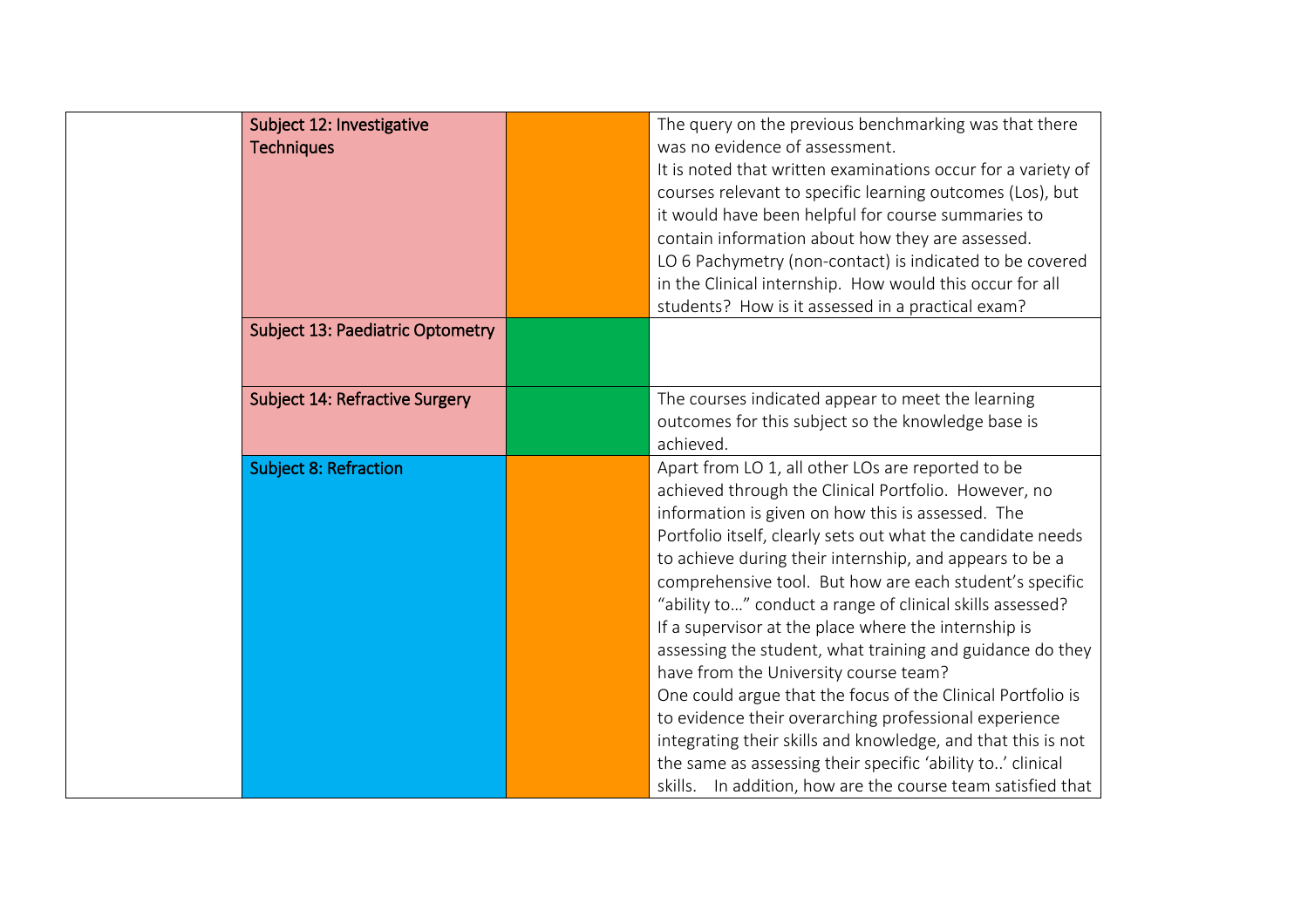|                                                            | all students are assessed in a similar, fair and consistent<br>manner?                                                                                                                                                                                                                                                                                                |
|------------------------------------------------------------|-----------------------------------------------------------------------------------------------------------------------------------------------------------------------------------------------------------------------------------------------------------------------------------------------------------------------------------------------------------------------|
| <b>Subject 9: Low Vision</b>                               | Same comment as Subject 8, all LOs are listed to be<br>achieved through Clinical Portfolio.                                                                                                                                                                                                                                                                           |
| Subject 10: Ocular Motility and<br><b>Binocular Vision</b> | There is one assessment reference provided for this<br>subject area with six LOs, and this is for the skill of<br>Dynamic retinoscopy. While this is relevant, it does not<br>encompass all the LOs for this subject.                                                                                                                                                 |
| <b>Subject 11: Contact Lenses</b>                          | The majority of LO's did not have any assessment<br>references to evidence that the 'ability to' is assessed.                                                                                                                                                                                                                                                         |
| Subject 12: Investigative<br><b>Techniques</b>             | No assessment references were included. Again, for<br>several LO's the Clinical Portfolio is cited as the means of<br>assessment – see comments above (subject 8)                                                                                                                                                                                                     |
| <b>Subject 13: Paediatric Optometry</b>                    | For LO1 there is a written exam as assessment reference,<br>and this does not adequately capture this clinical skill.<br>For the other Learning outcomes, the only assessment<br>reference is for Dynamic retinoscopy. The Action report<br>note that rubrics for assessment have been developed<br>(for this and other subjects): should they have been<br>supplied? |
| <b>Subject 14: Refractive Surgery</b>                      | Lack of practical assessment evidence for many of the<br>learning outcomes.                                                                                                                                                                                                                                                                                           |

C: General Health and Ocular Anatomy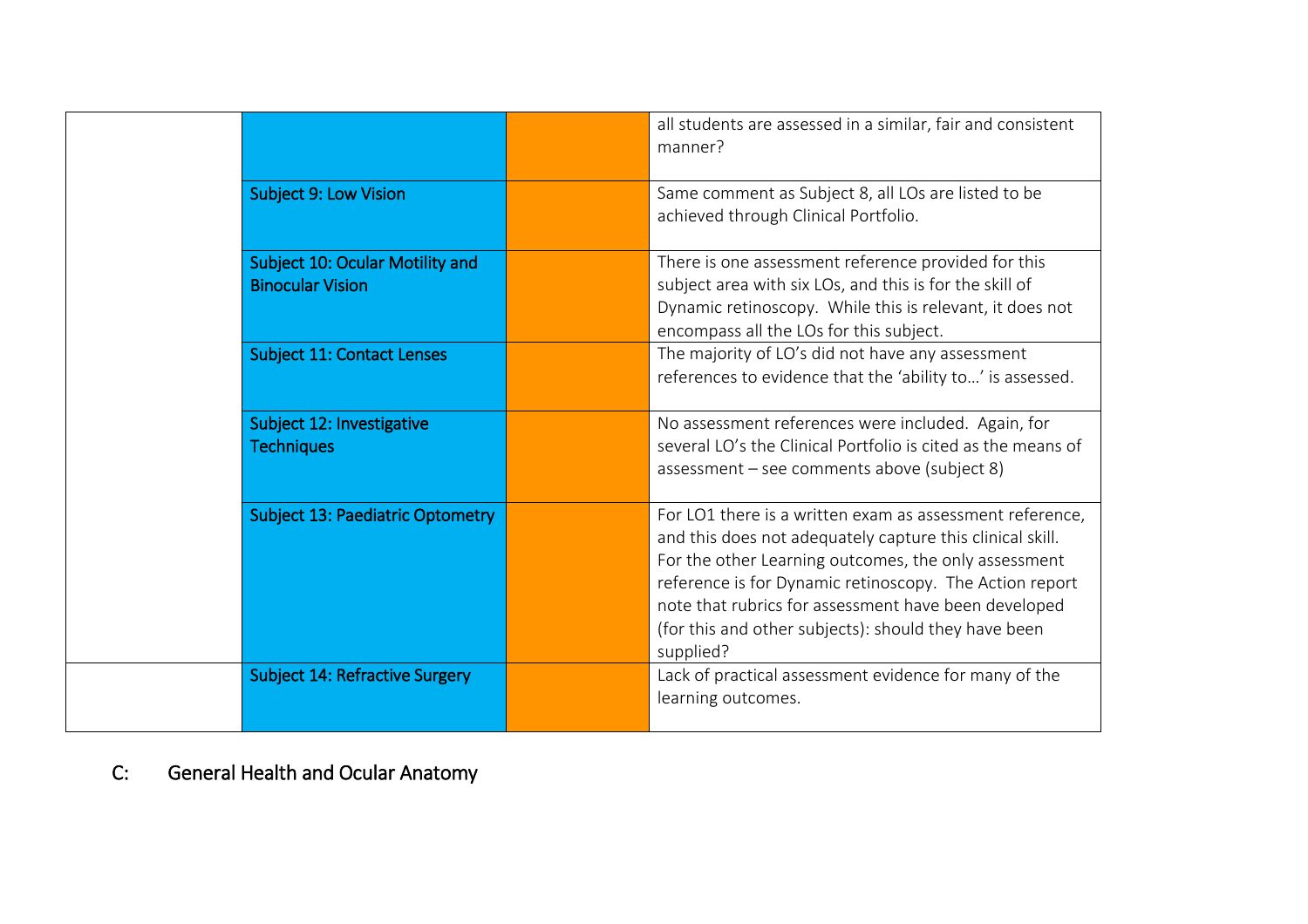| European Diploma            | Self-Assessment Document                                         | Provisional |                                                                                                 |
|-----------------------------|------------------------------------------------------------------|-------------|-------------------------------------------------------------------------------------------------|
| <b>Examination Sections</b> | <b>Competency Areas</b>                                          | Opinion     |                                                                                                 |
| Part C                      | Subject 12: Investigative                                        |             | LO 10: Quantitative perimetry is not covered in Ocular                                          |
|                             | <b>Techniques</b>                                                |             | disease course.                                                                                 |
| 1.Biology                   |                                                                  |             | Not a substantive proportion of Credits allocated for                                           |
| 2. Ocular Biology           |                                                                  |             | these LOs, considering the fundamental nature of the                                            |
| 3. Ocular Abnormality       |                                                                  |             | areas covered in this subject area                                                              |
|                             | Subject 15: Anatomy and<br><b>Histology</b>                      |             |                                                                                                 |
|                             | Subject 16: Neuroscience                                         |             | Now evident this subject area and Learning outcomes are                                         |
|                             |                                                                  |             | covered in General anatomy and physiology courses.                                              |
|                             | Subject 17: General Physiology<br>and Biochemistry               |             |                                                                                                 |
|                             | Subject 18: Microbiology and<br>Immunology                       |             |                                                                                                 |
|                             | Subject 19: General<br>Pharmacology                              |             | One module (4.5ECTs) to cover two subject areas (19 and<br>23) not sufficient to cover all LOs. |
|                             | Subject 20: Pathology and<br>General<br><b>Medical disorders</b> |             |                                                                                                 |
|                             | Subject 21: Epidemiology and<br><b>Biostatistics</b>             |             |                                                                                                 |